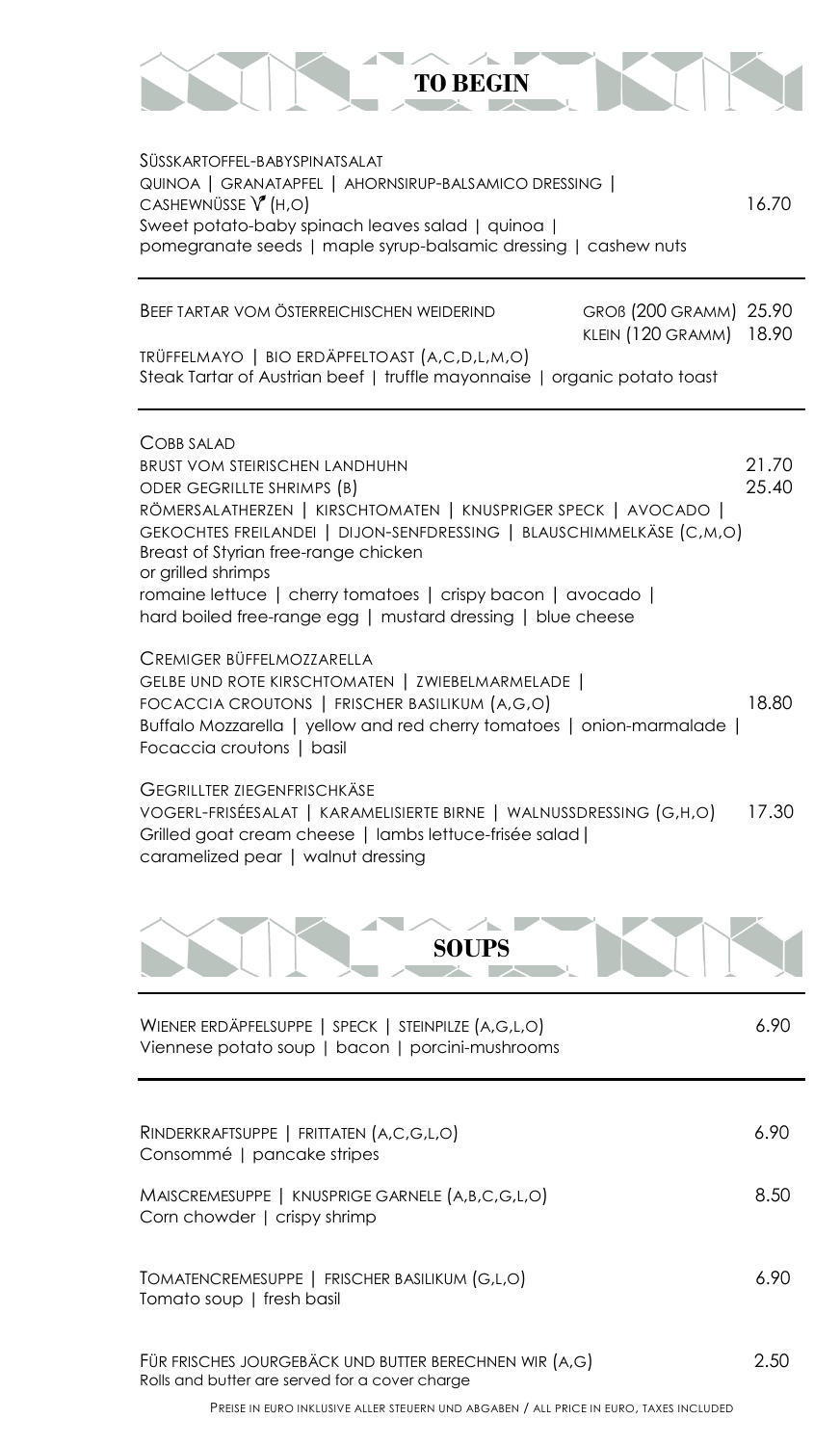

| <b>GEGRILLTES LACHSFILET</b><br>KORIANDER-LIMETTENBUTTER   SAUTIERTE BABY-ERDÄPFEL  <br>BLATTSPINAT   KIRSCHTOMATEN (D,G,L)<br>Grilled fillet of salmon   cilantro-lime butter   sautéed baby potatoes  <br>spinach   cherry tomatoes                                                                                                                                  | 27.80          |
|------------------------------------------------------------------------------------------------------------------------------------------------------------------------------------------------------------------------------------------------------------------------------------------------------------------------------------------------------------------------|----------------|
| <b>GEBRATENES ZANDERFILET</b><br>GEMÜSE - DINKELREIS   BABYZUCCHINI   VELTLINERSCHAUM (D,G,O)<br>Roast fillet of pike-perch   vegetable-spelt rice  <br>baby zucchini   white wine foam                                                                                                                                                                                | 28.10          |
| AUSGELÖSTES BACKHUHN VOM STEIRISCHEN LANDHUHN<br>ERDÄPFEL-VOGERL SALAT (A,C,G,O)<br>Breaded boneless Styrian free-range chicken   potato-lambs lettuce salad                                                                                                                                                                                                           | 24.80          |
| GEKOCHTER TAFELSPITZ VOM ÖSTERREICHISCHEN WEIDERIND<br>RÖSTERDÄPFEL   DILLRAHMFISOLEN  <br>APFELKREN   SCHNITTLAUCHSAUCE (A,C,G,L,M,O)<br>Boiled rump of Austrian beef   roasted potatoes  <br>creamy French beans with dill   apple horseradish   chive sauce                                                                                                         | 30.50          |
| ORIGINAL WIENER SCHNITZEL VOM MILCHKALB<br>BIO-PETERSILIENKARTOFFEL   GEMISCHTER SALAT (A,C,G,N,O)<br>Breaded and butter fried veal schnitzel  <br>organic parsley potatoes   mixed salad                                                                                                                                                                              | 27.70          |
| "DRY AGED" RINDERFILET AUS ÖSTERREICH (220 GRAMM)<br>ODER "DRY AGED" RIB EYE STEAK AUS ÖSTERREICH (300 GRAMM)<br>SAUCE BEARNAISE   WEINVIERTLER BABYERDÄPFEL  <br>MEDITERRANES GRILLGEMÜSE (C,G,M,O)<br>Dry aged fillet steak of Austrian beef (220 grams)<br>or dry aged Rib Eye steak of Austrian beef (300 grams)<br>Sauce Béarnaise   regional fingerling potatoes | 42.90<br>41.60 |

grilled Mediterranean vegetables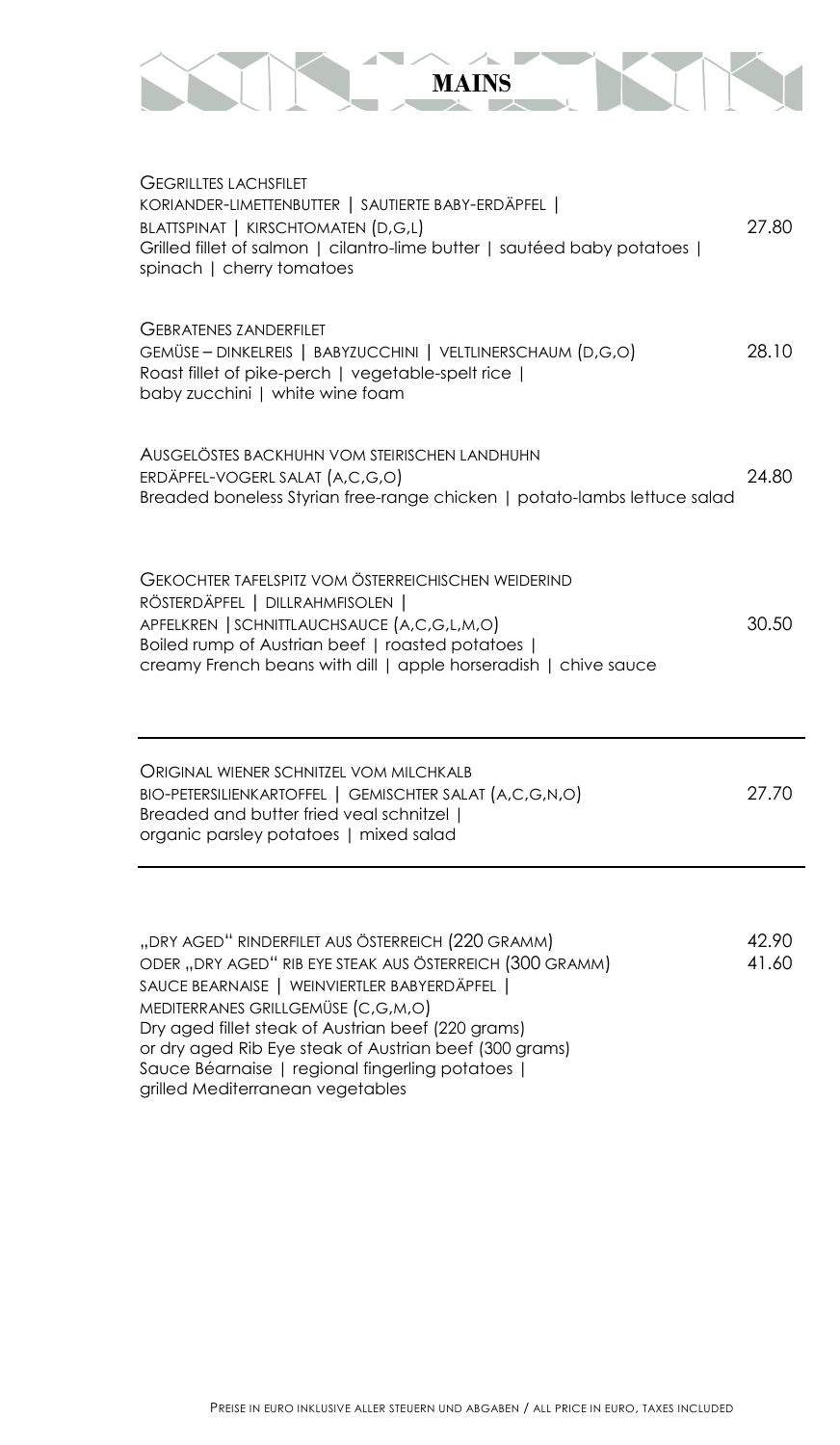

| QUESADILLA<br>WEIZENTORTILLA   PROVOLONE   TOMATENWÜRFEL                                                                                                                                                                                                                 |       |
|--------------------------------------------------------------------------------------------------------------------------------------------------------------------------------------------------------------------------------------------------------------------------|-------|
| JUNGZWIEBEL   GUACAMOLE   SALSA   SAUERRAHM (A,G,O)<br>Wheat tortilla   Provolone cheese   tomatoes  <br>spring onion   guacamole   salsa   sour cream                                                                                                                   | 15.30 |
| - MIT FILETS VOM STEIRISCHEN LANDHUHN<br>- with fillets of Styrian free-range chicken                                                                                                                                                                                    | 19.30 |
| CAESAR SALAD<br>RÖMERSALAT   PARMESAN   CAESARDRESSING   CROUTONS (A,C,D,G,M,O)                                                                                                                                                                                          | 14.20 |
| - MIT GEGRILLTEN STREIFEN VOM STEIRISCHEN LANDHENDL (A,C,D,G,M,O)<br>- with grilled strips of Styrian free-range chicken                                                                                                                                                 | 20.20 |
| - MIT GEGRILLTEN SHRIMPS (A,B,C,D,G,M,O)<br>- with grilled shrimps                                                                                                                                                                                                       | 25.90 |
| <b>CLASSIC CLUB SANDWICH</b><br>GEGRILLTE TRUTHAHNBRUST   TOAST   SPECKSCHEIBEN  <br>SPIEGELEI   EISBERGSALAT   TOMATE   HAUSGEMACHTE CHIPS (A,C,G,L)<br>Grilled turkey breast   Toast   slices of bacon  <br>fried egg   crips lettuce   tomato   homemade potato chips | 19.50 |
| <b>VEGGIE CLUB SANDWICH</b><br>VOLLKORNTOAST   GEGRILLTES GEMÜSE   SPIEGELEI  <br>HUMMUS   RUCOLA   HAUSGEMACHTE CHIPS (A,C,G,L)<br>Wholegrain toast   grilled vegetables   fried egg  <br>hummus   arugula   homemade potato chips                                      | 16.50 |
| <b>CLASSIC BACON CHEDDAR BURGER</b><br>200 G100% RINDFLEISCH   BRIOCHE   AGED CHEDDAR  <br>KNUSPRIGER SPECK   POMMES FRITES (A,G,M)<br>200 g 100% ground beef   brioche bun   aged cheddar  <br>crispy bacon   French fries                                              | 19.80 |
| SACHER WÜRSTEL   SENF   KREN   GEBÄCK (A,L,M,O)<br>Viennese sausages   mustard   horseradish   fresh rolls                                                                                                                                                               | 10.90 |

SPAGHETTI BOLOGNESE (A,C,G,O) 16.70 Spaghetti pasta Bolognese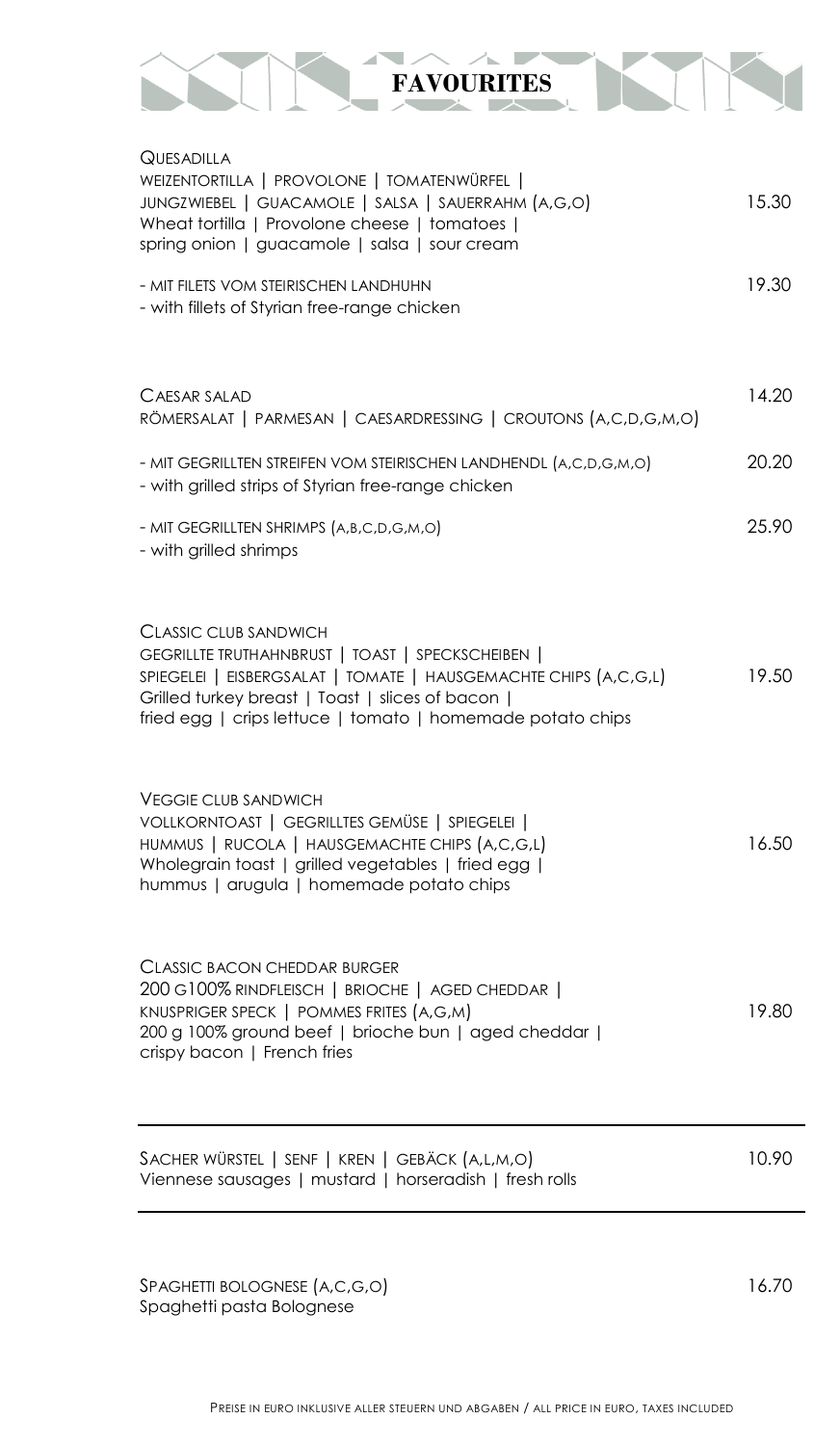

| RHABARBER-CREMESCHNITTE<br>KARAMELLISIERTER BLÄTTERTEIG   VOLLMILCHGANACHE   KOKOS (A,C,G,H)<br>Rhubarb-cream slice   caramelized puff pastry  <br>whole milk chocolate ganache   coconut                                                                                | 8.40  |
|--------------------------------------------------------------------------------------------------------------------------------------------------------------------------------------------------------------------------------------------------------------------------|-------|
| ORIGINAL WIENER APFELSTRUDEL   VANILLEEIS   SCHLAGOBERS (A,C,G,H,O)<br>Viennese apple strudel   vanilla ice cream   whipped cream                                                                                                                                        | 7.40  |
| <b>WARMER SCHOKOLADENKUCHEN</b><br>MANDELKNUSPER   PASSIONSFRUCHTSAUCE (A,C,G,H)<br>Warm chocolate cake   crispy almonds   passion fruit sauce                                                                                                                           | 8.40  |
| TOPFENSTRUDEL   WARME VANILLESAUCE (A,C,G,H,O)<br>Curd cheese strudel   warm vanilla sauce                                                                                                                                                                               | 7.40  |
| DESSERT IM GLAS (A,C,G,H,O)<br>Dessert in a glass                                                                                                                                                                                                                        | 7.20  |
| KÄSEAUSWAHL (G,M,O,H)<br>VORARLBERGER ZIEGENSKÄSE   TIROLER BERGKÄSE   REBLOCHON  <br>MANCHEGO   FOURME D'AMBERT   FEIGENSENF   ROGGENBROT<br>"Voralberg" goat cheese   "Tyrolean mountain" cheese   Reblochon  <br>Manchego   Fourme d'Ambert   fig-mustard   rye bread | 18.80 |